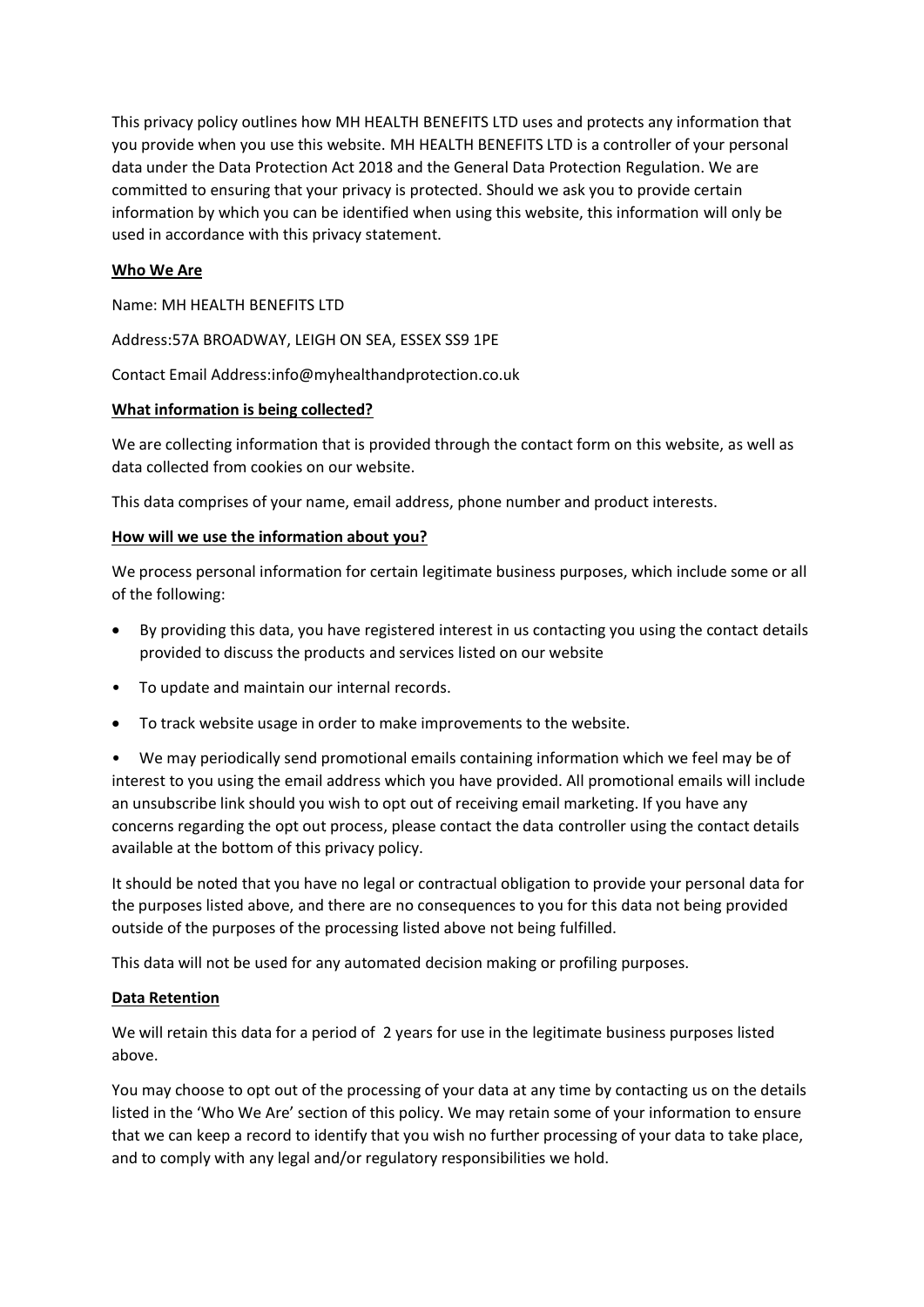If any business is transacted with the company, the new data retention period that supersedes any previously agreed retention period will be outlined to you as part of this process, and we will also supply you with the reasoning for this new retention period.

# **Who will have access to this data**

This data can be accessed by members of MH HEALTH BENEFITS LTD, our lender and provider partners and also by staff members at our Principal Firm The Right Mortgage Ltd, as we may store customer records on our shared back office system.

# **Your rights to our processing of your data**

Under the General Data Protection Regulation, you have the following rights:

The right to know if we are processing your personal data, what data we are processing and why we are processing it- which we have detailed above.

The right to access confirmation that we are processing your data and access the personal data we hold for you. The way to request this information is detailed in the 'Subject Access Requests' section of this policy.

The right to request correction of any inaccurate personal data that we process relating to yourself. This can be requested in writing using the contact details listed in the 'Who We Are' section of this policy.

The right to obtain and reuse your personal data for your own purposes across different services.

The right to object to:

- processing based on legitimate interests or the performance of a task in the public interest/exercise of official authority (including profiling);
- direct marketing (including profiling)

The right to request that we delete personal data that we process relating to you if:

We no longer need the data

• If you withdraw your consent for us to process your personal data and we don't have another legal basis to hold this data

- If you object to our processing and we don't have a legitimate ground to process it
- If we are processing your personal data unlawfully
- If we must delete the data due to a legal obligation

The right to request that we restrict our processing of your personal data if:

- You contest the accuracy of the data
- Our processing is unlawful but you don't want us to delete the data
- We don't need to process your personal data anymore but you need it for a legal claim
- You object to our processing of your personal data on the basis of our legitimate interest